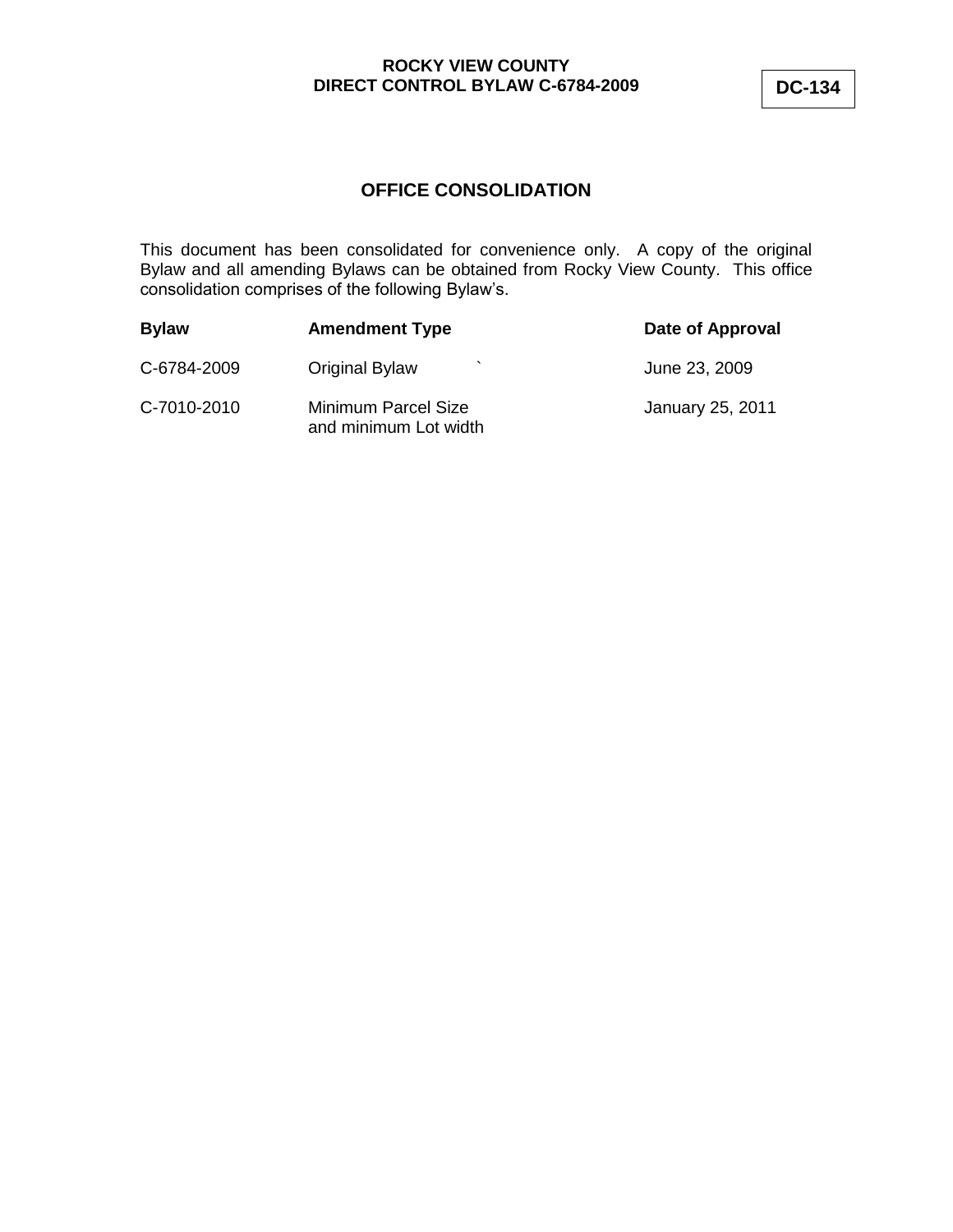# **DIRECT CONTROL BYLAW REGULATIONS**

- 1.0.0 General Regulations
	- 1.1.0 For the purposes of this Bylaw, the Lands shall be notionally divided into Development Cells, the boundaries and descriptions of which shall be more or less as indicated in Schedule "A" attached to and forming part of this Bylaw, except as otherwise approved by Council. The size and shape of the Cells are approximate and will be more precisely determined by a Tentative Subdivision Plan in form and substance satisfactory to the Municipality, to be submitted to the Municipality by the Developer as an application for subdivision approval.
	- 1.2.0 Parts 1, 2 & 3 of the Land Use Bylaw C-4841-97 shall apply to all uses herein contemplated except where noted otherwise by this Bylaw.
	- 1.3.0 The Development Authority shall be responsible for the issuance of Development Permit(s) for the uses subject to this Bylaw.
	- 1.4.0 Notwithstanding Section 1.3.0, a Dwelling, Single-detached, Accessory Buildings, Swimming pools, and Home Based Businesses Type I are considered deemed approved without requirement for a Development Permit when all other criteria of this Bylaw are met.
	- 1.5.0 Council may, through the Development Agreement(s) required by this Bylaw, specify any development regulation, criteria or condition necessary to ensure all Subdivision and Development on the Lands conform to the development proposals and representations upon which this Bylaw is based, as determined by and to the satisfaction of the Council and its sole and unfettered discretion.
	- 1.6.0 In addition to the uses contemplated by Section 2.0 of this Bylaw, the following shall be uses in all Development cells.
		- a. Roads necessary for access; and
		- b. Utility distribution and collection systems necessary to service the development.
		- c. Parks
	- 1.7.0 All development upon the Lands shall be in accordance with all plans and specifications submitted pursuant to this Bylaw and all licenses, permits, and approvals pertaining to the Lands.

#### 2.0.0 Land Use Regulations – Comprehensive Residential Development Cell

2.1.0 Purpose and Intent

The purpose and intent of this development is to provide for fully-serviced single family residential dwellings within a comprehensively planned and managed community and built in accordance with "prairie-style" architectural guidelines.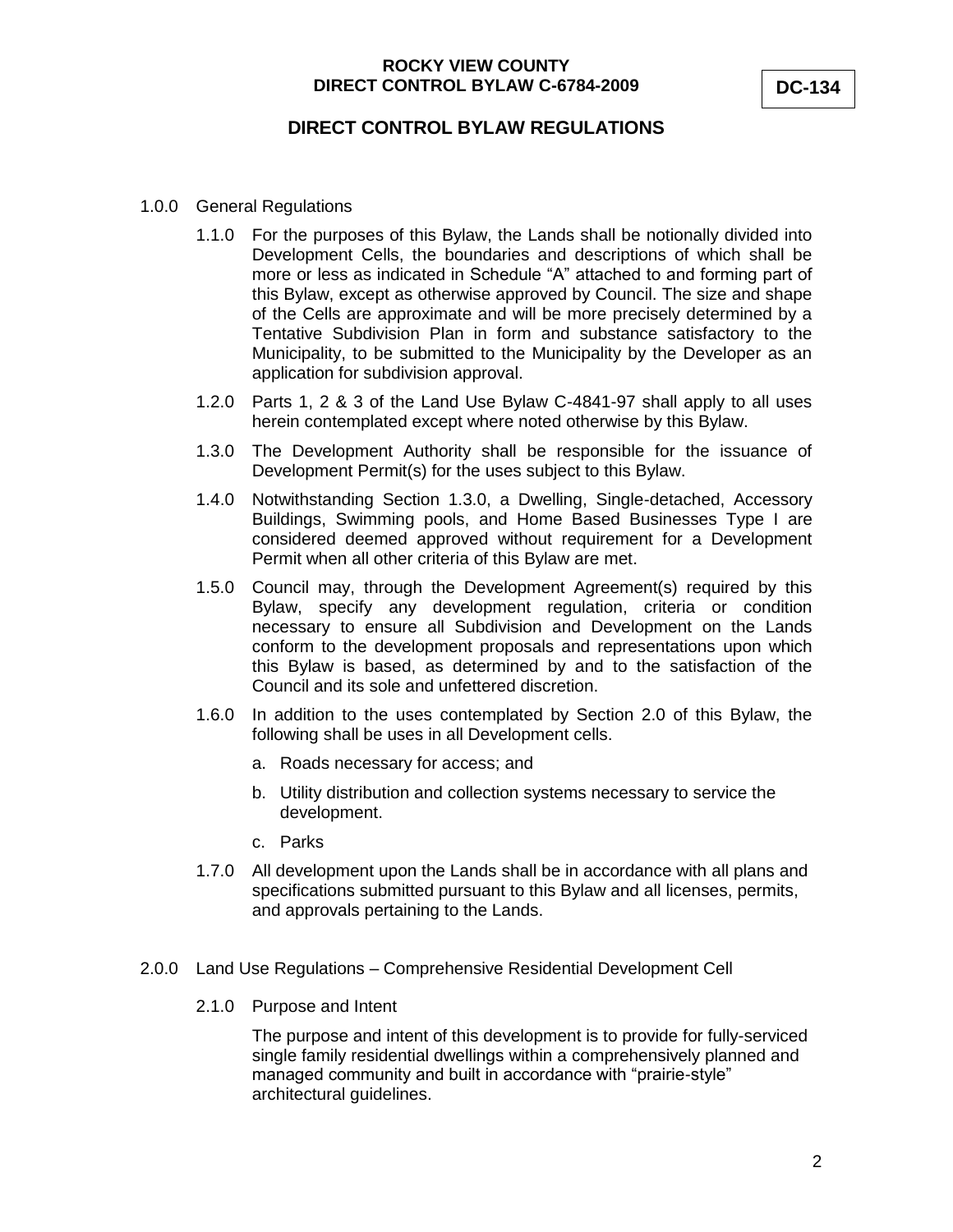**DC-134**

### 2.2.0 Uses

- a. Accessory buildings less than 65.0 sq. m. (700 sq. ft.) building area
- b. Child care facilities
- c. Dwelling, single detached
- d. Home-based business, Type II
- e. Public buildings, uses, utilities and services
- f. Sales Centre
- g. Show Homes
- h. Signs
- i. Swimming Pool
- 2.3.0 Minimum Requirements
	- 2.3.1 Parcel Size: 875.0 sq. m (9,418 sq. ft. or 0.216 ac)
	- 2.3.2 Width of Lot: 16.0m (52.5 ft.)
	- 2.3.2. a Width of Lot (pie shaped Lot): on a pie-shaped Lot the minimum lot width shall be measured from the respective 6m setbacks from the front property line to each side property line.
	- 2.3.3 Yard, Front Setback: 6.0 m (19.7ft)
	- 2.3.4 Yard, Side Setback:
		- a. street side of a corner lot: 3.0 m (9.8 ft)
		- b. all other lots: 2.5m (8.2 ft)
	- 2.3.5 Yard, Rear Setback:
		- a. Principal building 8.0 m (26 ft.)
		- b. Accessory building 1.0 m (3.3 ft.)
	- 2.3.6 Habitable ground floor area (excludes basements)
		- a. 90 sq. m. (968.8 sq. ft.), single storey dwelling
		- b. 55.74 sq. m. (600.0 sq. ft.), two storey dwelling
	- 2.3.7 Minimum Off-Street Parking: 2 per dwelling unit
- 2.4.0 Maximum Requirements
	- 2.4.1 Site coverage
		- a. Maximum total site coverage (all buildings): 35%
		- b. Maximum coverage of accessory buildings: 10%
	- 2.4.2 Height of buildings: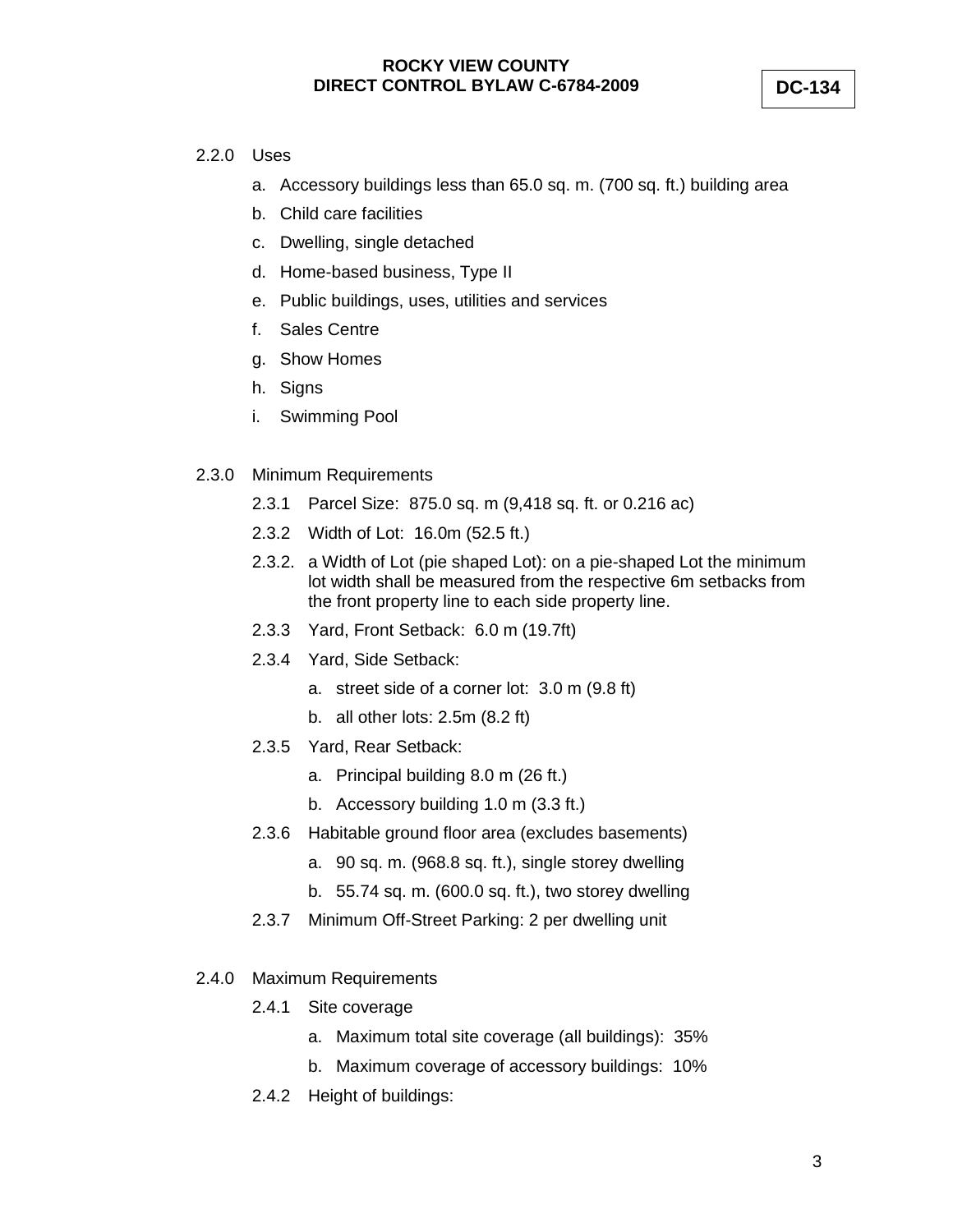- a. Principal building: 11.0 m (36 ft.)
- b. Accessory building: 5.0 m (16 ft.)
- 2.4.3 Maximum number of lots: 132
- 2.4.4 Maximum number of dwelling units per Titled lot: 1
- 2.4.5 Number of accessory buildings: 2
- 2.4.6 Maximum area of accessory buildings: 90 sq. m. (968.8 sq. ft)
- 2.5.0 Special Regulations
	- 2.5.1 There shall be no side yard extensions into any defined minimum required yard setback.
	- 2.5.2 Accessory Buildings are not permitted within the Front Yard or Side Yard Setback of any Dwelling Unit.
- 3.0.0 Land Use Regulations Large Lot Residential Development Cell
	- 3.1.0 Purpose and Intent

The purpose and intent of this development cell is to provide for fullyserviced single family residential dwellings on lots that are approximately ½ acre in size and designed to complement existing and future residential development along the north side of Range Road 245A.

- 3.2.0 Land Use
	- a. Accessory buildings less than 85.0 sq. m. (915 sq. ft.) building area
	- b. Accessory Dwelling Units
	- c. Dwelling, single detached
	- d. Home-based business, Type II
	- e. Public buildings, uses, utilities and services
	- f. Sales Centre
	- g. Show Homes
	- h. Signs
	- i. Swimming Pool
- 3.3.0 Minimum Requirements
	- 3.3.1 Parcel Size: 1,858.0 sq. m (20,000 sq. ft. or 0.46 ac)
	- 3.3.2 Width of Site: 30.0m (98 ft.)
	- 3.3.3 Yard, Front Setback: 9.0 m (29.5 ft)
	- 3.3.4 Yard, Side Setback: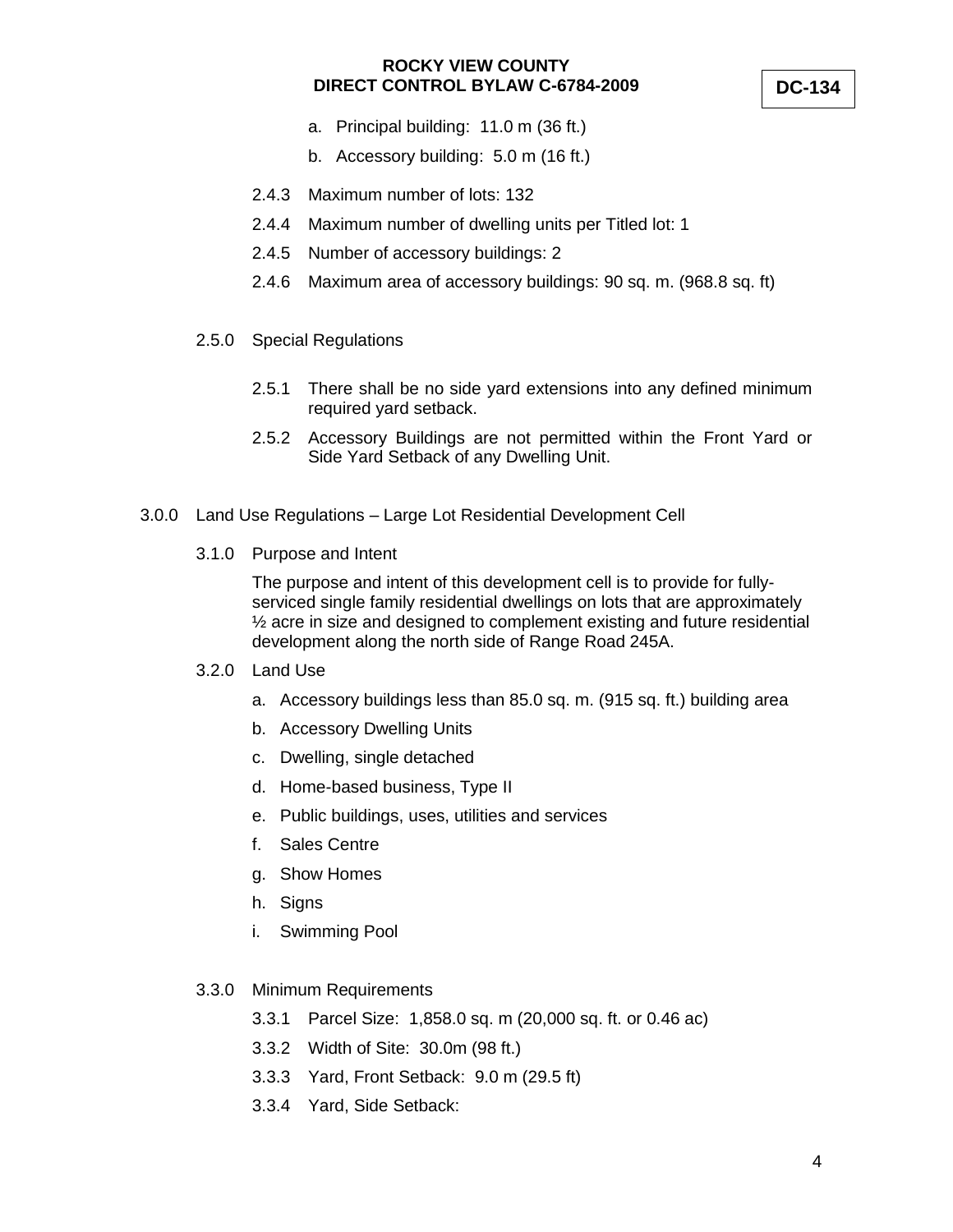- a. street side of a corner lot: 6.0 m (19.7 ft)
- b. all other lots: 5m (16.4 ft)
- 3.3.5 Yard, Rear Setback:
	- a. Principal building 16.0 m (52.5 ft.)
	- b. Accessory building 2.0 m (6.6 ft.)
- 3.3.6 Habitable ground floor area (excludes basements)
	- a. 90 sq. m. (968.8 sq. ft.), single storey dwelling
	- b. 55.74 sq. m. (600.0 sq. ft.), two storey dwelling
- 3.3.7 Minimum Off-Street Parking: 2 per dwelling unit
- 3.4.0 Maximum Requirements
	- 3.4.1 Site coverage
		- a. Maximum total site coverage (all buildings): 35%
		- b. Maximum coverage of accessory buildings: 10%
	- 3.4.2 Height of buildings:
		- a. Principal building: 11.0 m (36 ft.)
		- b. Accessory building: 5.0 m (16 ft.)
	- 3.4.3 Maximum number of lots: 11
	- 3.4.4 Maximum number of dwelling units per Titled lot: 1 (excluding any Accessory Dwelling Unit)
	- 3.4.5 Number of accessory buildings: 2 (including any Accessory Dwelling Unit)
	- 3.4.6 Maximum area of accessory buildings: 90 sq. m. (968.8 sq. ft.)
- 3.5.0 Special Regulations
	- 3.5.1 There shall be no side yard extensions into any defined minimum required yard setback.
	- 3.5.2 Accessory Buildings are not permitted within the Front Yard or Side Yard Setback of any Dwelling Unit.
	- 3.5.3 Notwithstanding 3.4.4, Accessory Dwelling Units (ADU) may be permitted subject to the following criteria:
		- a. ADU's shall only be permitted within residential parcels containing single-detached dwellings;
		- b. ADU's shall be provided with a minimum of 1 off-street parking space (in addition to requirements listed in 3.3.7);

#### **DC-134**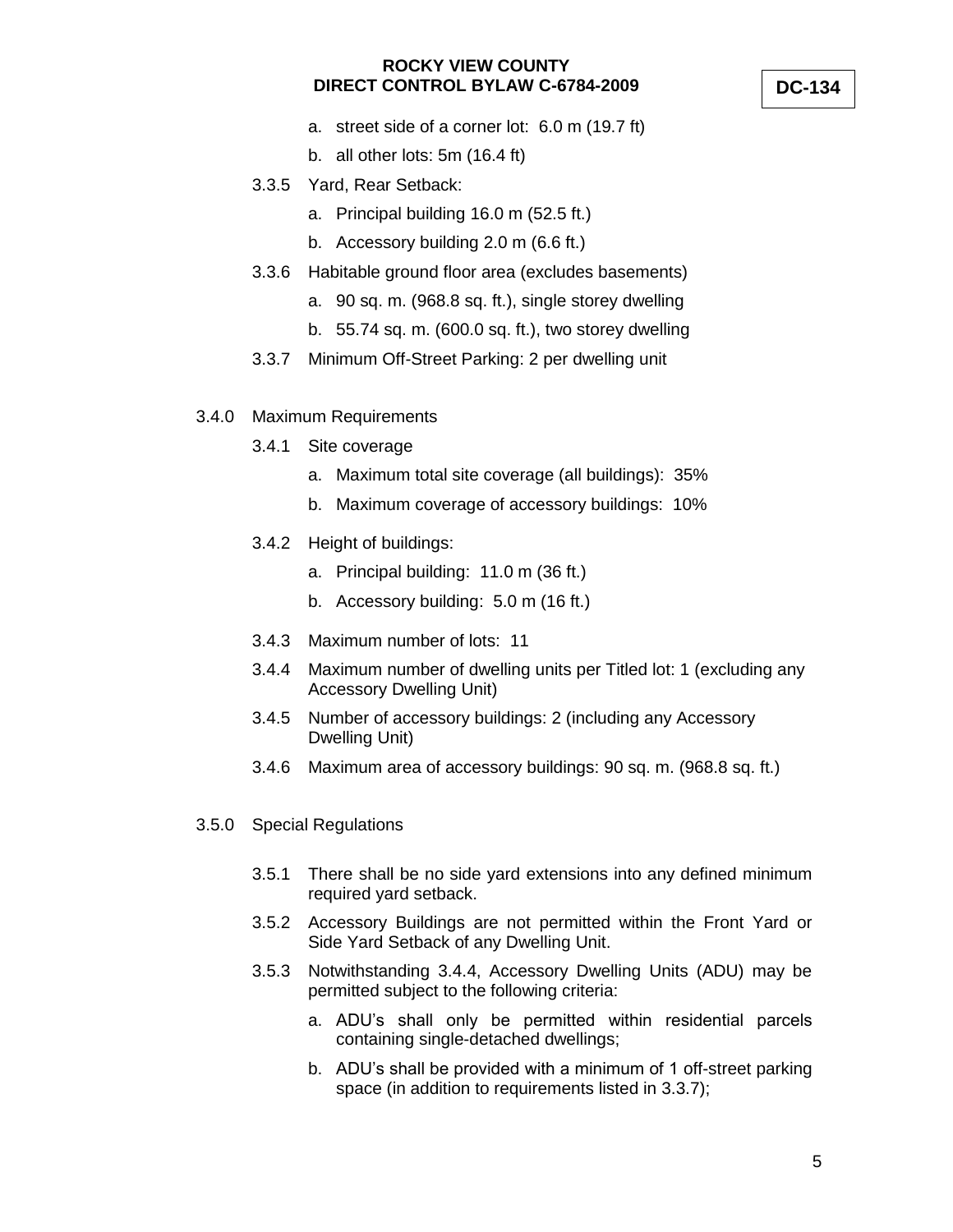- c. ADU's may be contained within the principal building or as a freestanding accessory building;
- d. ADU's shall be designed to blend with the architectural character of the principle building;
- e. ADU's shall be restricted in size to 80 sq. m. (861.0 sq. ft.) and the area of any ADU shall not be included in the minimum habitable ground floor area as listed in 3.3.6.
- f. ADU's shall be constructed to all applicable Federal and Provincial regulatory requirements; and
- g. All adjacent landowners, plus one additional adjacent residential landowner when located within this Direct Control District, shall be given notice by the municipality of an application to create an ADU and shall be given opportunity to provide comments prior to the Development Authority's consideration of a permit.
- 4.0.0 Development Regulations
	- 4.1.0 No subdivision proposing the creation of residential lots shall be endorsed by the Municipality until:
		- 4.1.1 Connection to a regional or municipal wastewater sewer system has been confirmed in a form and substance satisfactory to the Municipality, Alberta Environment and Calgary Health Region.
		- 4.1.6 Connection to a private or municipal piped and treated water supply has been confirmed, in a form and substance satisfactory to the Municipality.
		- 4.1.7 All necessary easements and rights-of-way related to the supply and distribution of power, water, natural gas have been approved by the Municipality.
		- 4.1.8 The Developer has prepared and submitted a Landscaping and Public Amenities Plan completed by a qualified professional to the satisfaction of the Municipality.
		- 4.1.8 The Developer has prepared an encumbrance to be registered against each lot referencing Architectural Controls as per Section 4.8 of the Buffalo Hills Conceptual Scheme.
		- 4.1.10 The Developer has prepared an encumbrance to be registered against each lot referencing the roles and responsibilities of the Buffalo Hills Landowner's Association as per Section 4.5 of the Buffalo Hills Conceptual Scheme.
	- 4.2.0 Approval conditions may be imposed by the Subdivision Authority to facilitate the implementation of appropriate development considerations as per the technical documentation listed in Section 5.1.0, to the satisfaction of the Municipality.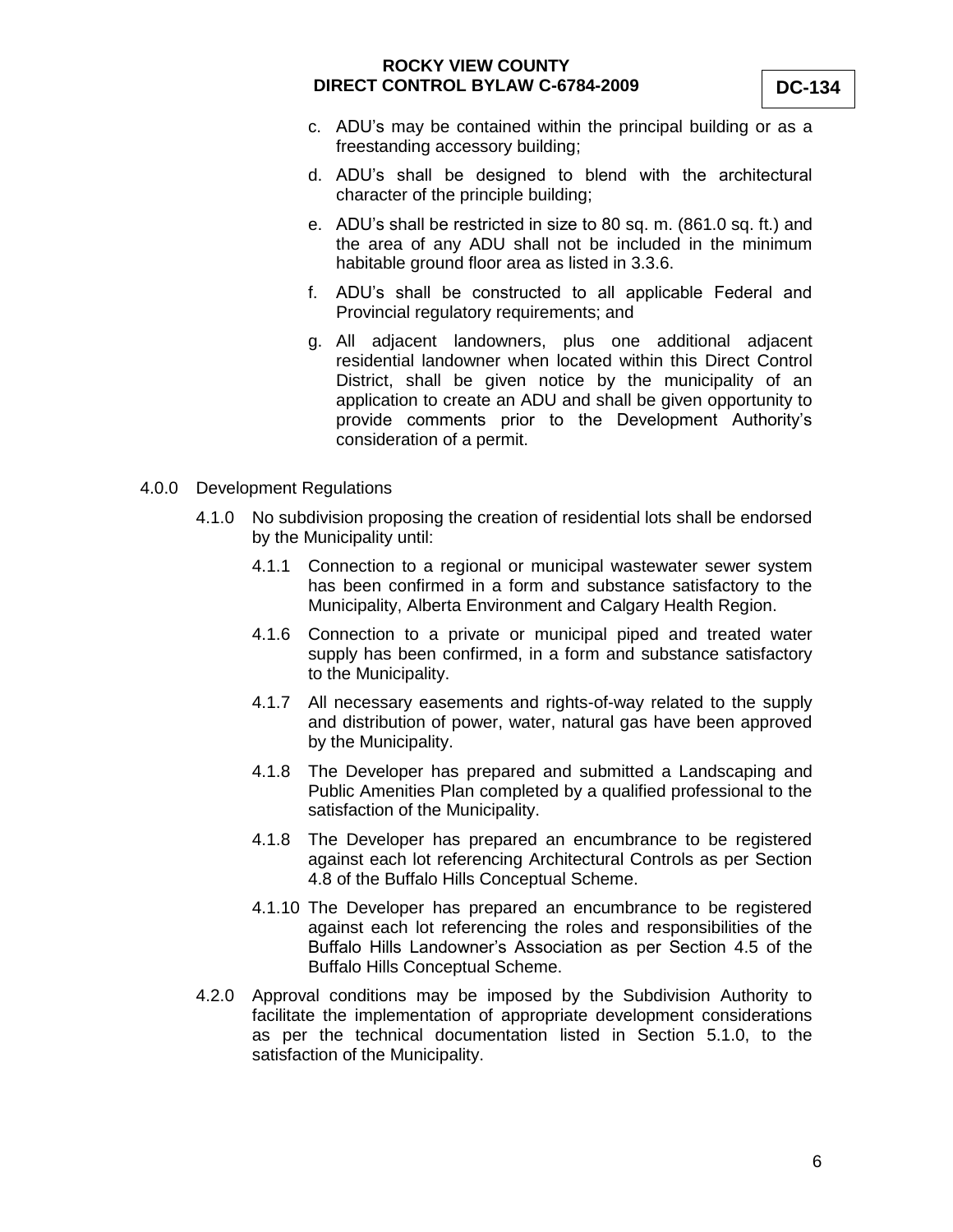- 4.3.0 Some or all of the Development Cells may be combined in a single Development Agreement, and the Development Agreement shall provide that:
	- 4.3.1 No stripping, excavation, or construction of any of the lands shall occur until an appropriate Letter(s) of Credit acceptable in form and substance has been deposited with the Municipality. No topsoil shall be exported from the lands, and topsoil and nontopsoil materials may be utilized for grading purposes for development within the lands; and
	- 4.3.2 No occupancy of any dwelling unit shall occur until the construction of roads and utilities required to serve the Residential Development Sites or portions of them, have been completed to specifications satisfactory to the Municipality.
- 4.4.0 All Letters of Credit referred to in this Bylaw shall be calculated in accordance with current Municipal Policy and the estimate upon which the amount is to be based shall be certified by a qualified professional(s) or as determined by the Municipality.
- 4.5.0 Show homes may be considered by the Development Authority as a use on the lands with the submission of a Development Permit for up to nine (9) residential dwelling units per Development Site prior to the endorsement of a plan of subdivision provided that conditional approval for subdivision has been granted by Council for that cell and the Developer has entered into a Development Agreement with the Municipality. No occupancy of the said show homes shall occur until full municipal services (power, gas, sewer, water, telephone, etc.) are available to and immediately useable by residents of said dwellings and the plan of subdivision has been registered with Alberta Land Titles.
- 4.6.0 Swimming pools cannot be filled with groundwater.
- 5.0.0 Definitions
	- 5.1.0 Unless otherwise defined in this bylaw all words and uses shall be defined as per Section 8 (Definitions) of Bylaw C-4841-97 as amended;
	- 5.2.0 "Accessory Building" means a *building* incidental and subordinate to the *principal building*, the use of which is incidental to that of the *principal building*, and is located on the same *parcel*;
	- 5.3.0 "Accessory Dwelling Unit" means a subordinate self-contained area within a single family residence or accessory building having complete provision for residential living by the occupants of said area including living, sleeping, kitchen and sanitary facilities to be accessed via a separate entrance (or a common indoor landing);
	- 5.4.0 "Developable Lands" means that portion of the Lands which is considered to be suitable for development;
	- 5.7.0 "Developer" means that party which owns or has a right to own all of the Lands excepting only any roadway plan therein;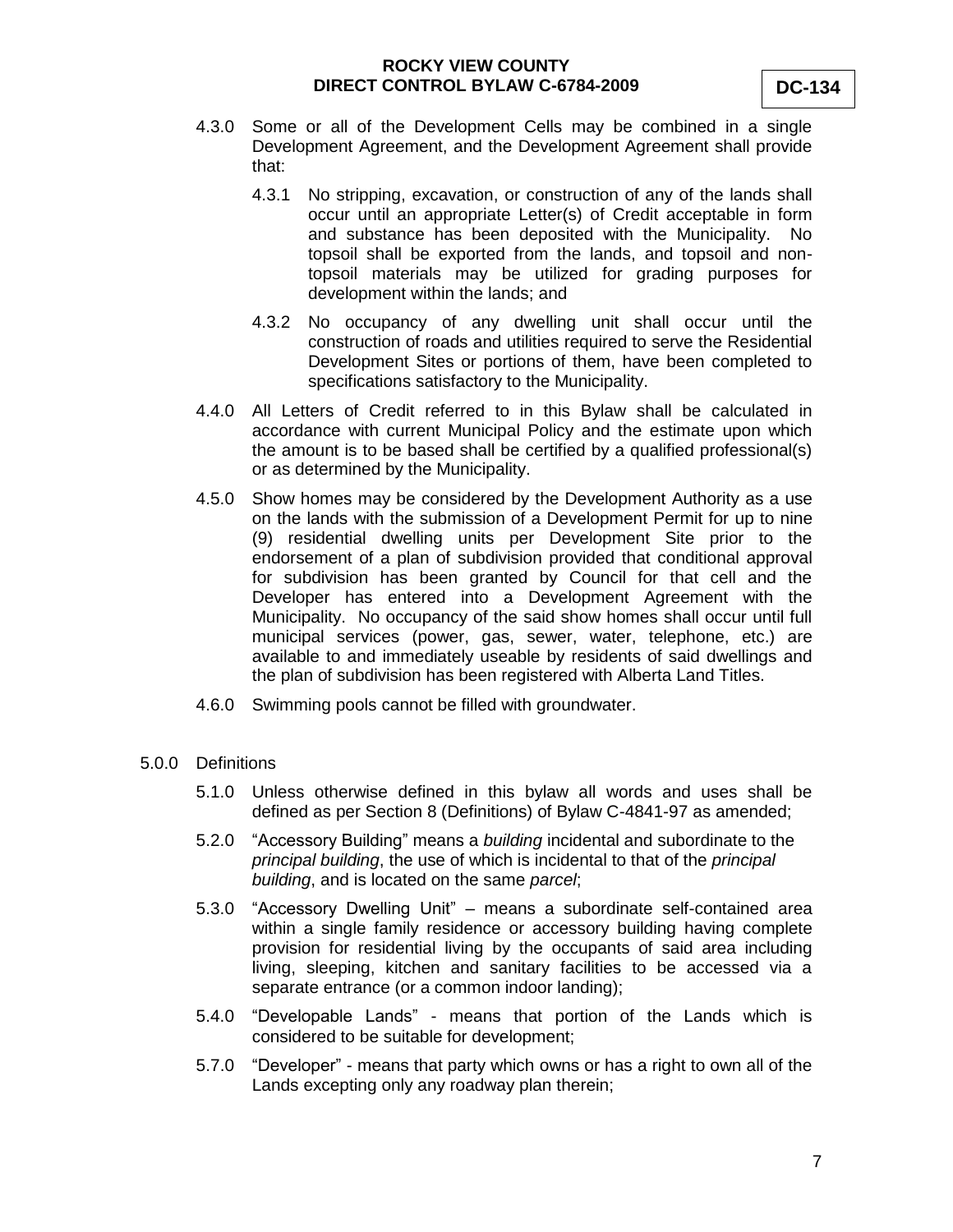- 5.8.0 "Development Cell" means an area of land that may contain a number of uses as defined in this Bylaw and which are identified in Schedule "B";
- 5.9.0 "Landscaping & Public Amenities Plan" means a plan prepared by a qualified professional, in a form and substance satisfactory to the Municipality, including a description of all recreational amenities planned within the site and a detailed Site Plan illustrating their location and configuration;
- 5.10.0 "Lot Width" is the measurement of a line drawn from the midpoint of one side property line to the midpoint of a second side property line;
- 5.11.0 "Substantial Completion" means Construction Completion Certificates have been issued by the Municipality;
- 5.12.0 "Sales Centre" means a temporary or permanent structure built by the developer to market the community;
- 5.13.0 "Utilities" means water treatment and distribution and wastewater collection, treatment and disposal facilities, gas, electricity, cable and telephone transmission lines and related facilities and relevant appurtenances necessary to service the development cells or portions thereof in the area covered by the Bylaw.